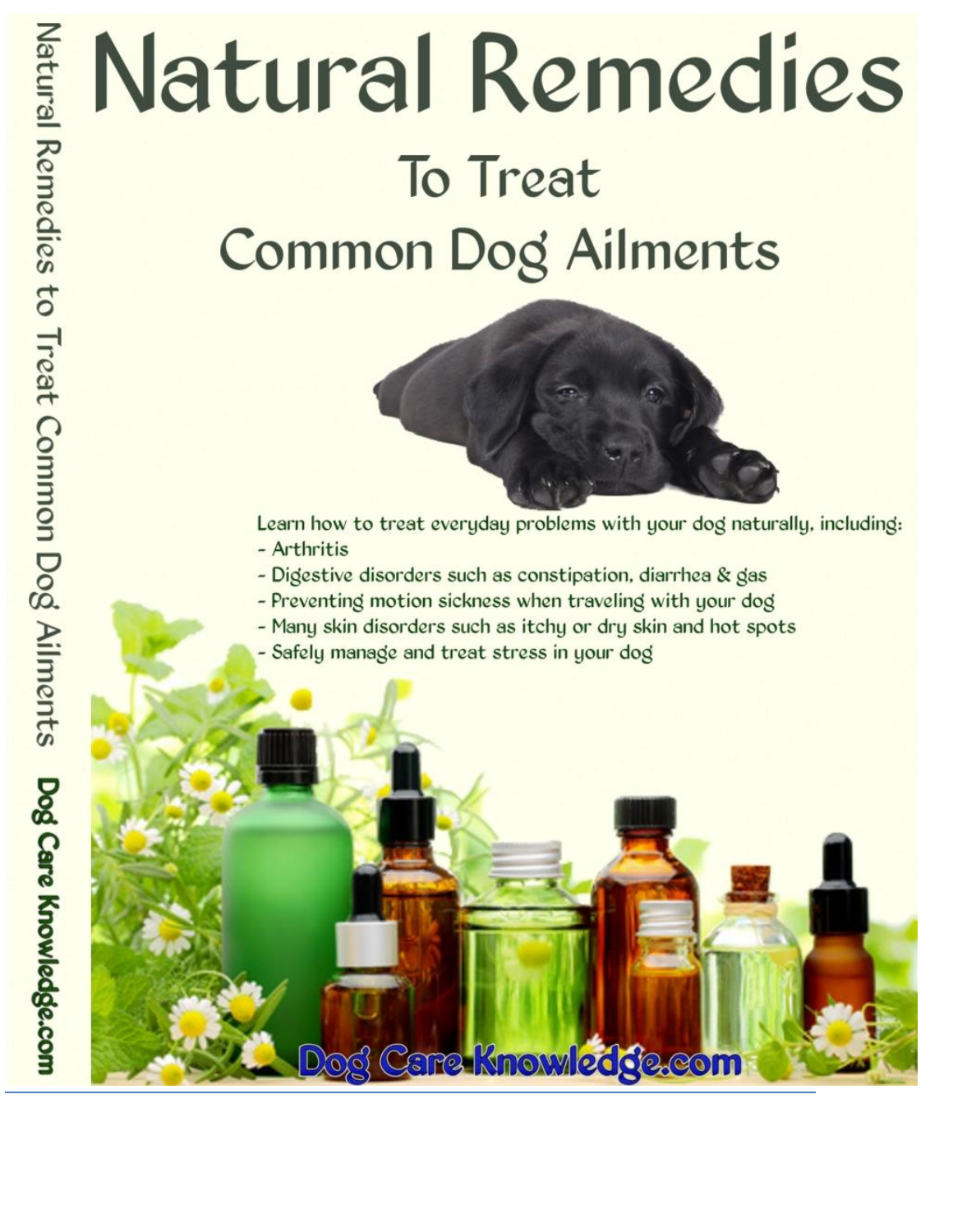# **TABLE OF CONTENTS**

| Other Natural Supplements to Try For Arthritis  6 |  |
|---------------------------------------------------|--|
|                                                   |  |
|                                                   |  |
|                                                   |  |
|                                                   |  |
|                                                   |  |
|                                                   |  |
|                                                   |  |
|                                                   |  |
|                                                   |  |
|                                                   |  |
|                                                   |  |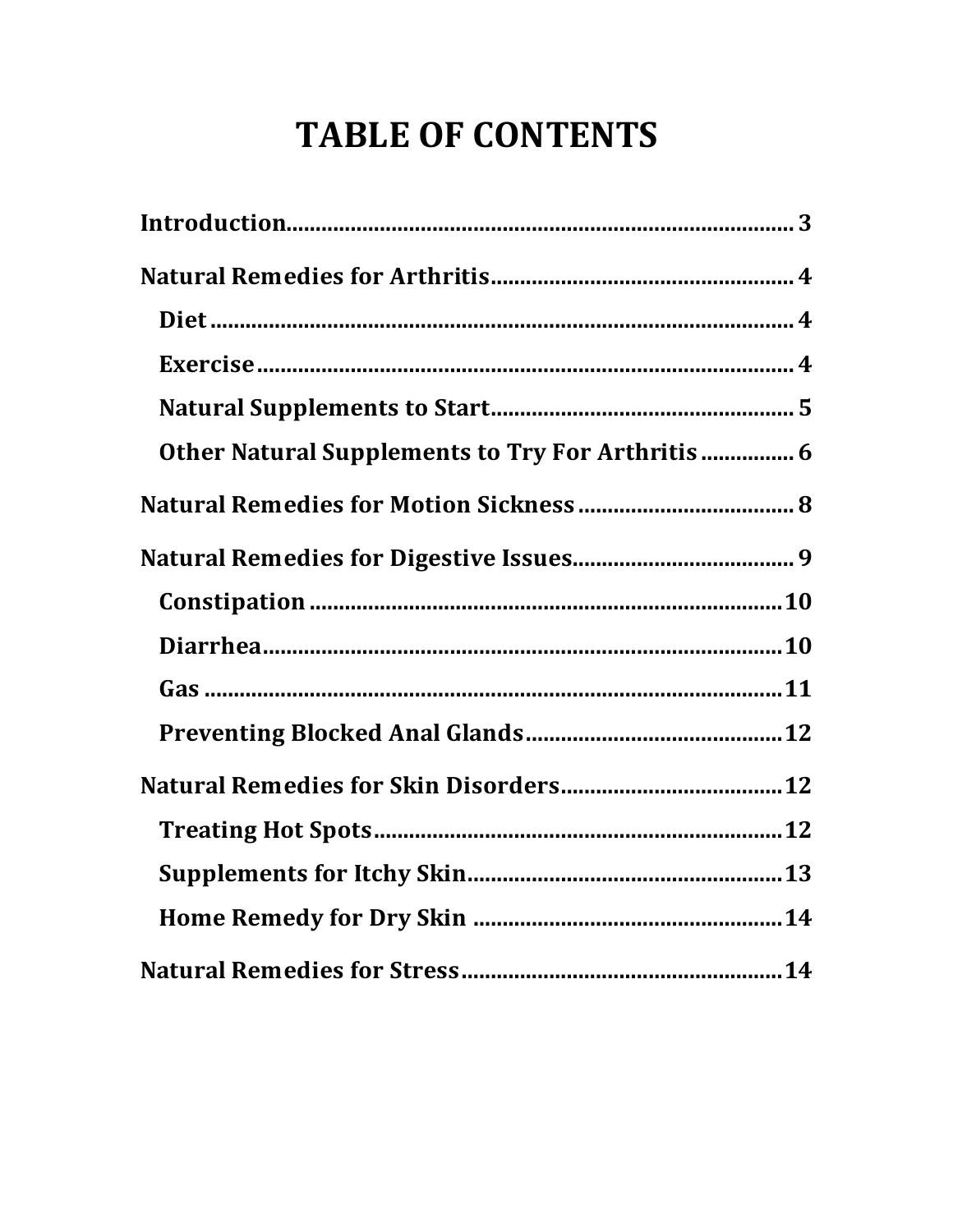# **Introduction**

Similar to humans, dogs can greatly benefit from alternative and natural remedies for some common ailments that many dogs experience.

**Having said that, I always advise to seek veterinary help if you think your dog is suffering from a serious medical condition and always check with your vet before starting any supplements if your dog is on medication.**

The natural remedies I suggest in this e-book are merely for the common ailments dogs suffer that we can handle at home. If we just knew how!

I have focused on five common ailments; Arthritis, digestive problems, motion sickness, skin disorders, and stress, but provide a variety of options for each one.

Don't try all the suggestions at once, but instead try one at a time and see how they work for your dog before moving on to another alternative. All dogs are different so will reactive differently to each remedy. Our job is to find which one works for our dogs!

#### WARNING: ADVERSE REACTION

*If, after starting a particular remedy you notice any side effects, such as vomiting or diarrhea, stop the treatment. You can either move onto an alternative solution, or try the same supplement, herb, or remedy but at a smaller dose. If you already know your dog is particularly sensitive, it would be a good idea to start each remedy at a lower dose than recommended and slowly increase the amount if no side effects occur.*

#### *Medical Disclaimer:*

*The text contained herein is not intended to replace medical advice or direction obtained from a licensed veterinary or medical professional. Always obtain the advice of a veterinary professional before treating your dog. The information provided in this e-book, is not a substitute for a face-to-face consultation with a health care professional, and should not be construed as medical advice. The end user acknowledges this disclaimer and assumes all risk in purchasing and/or using these suggested remedies.*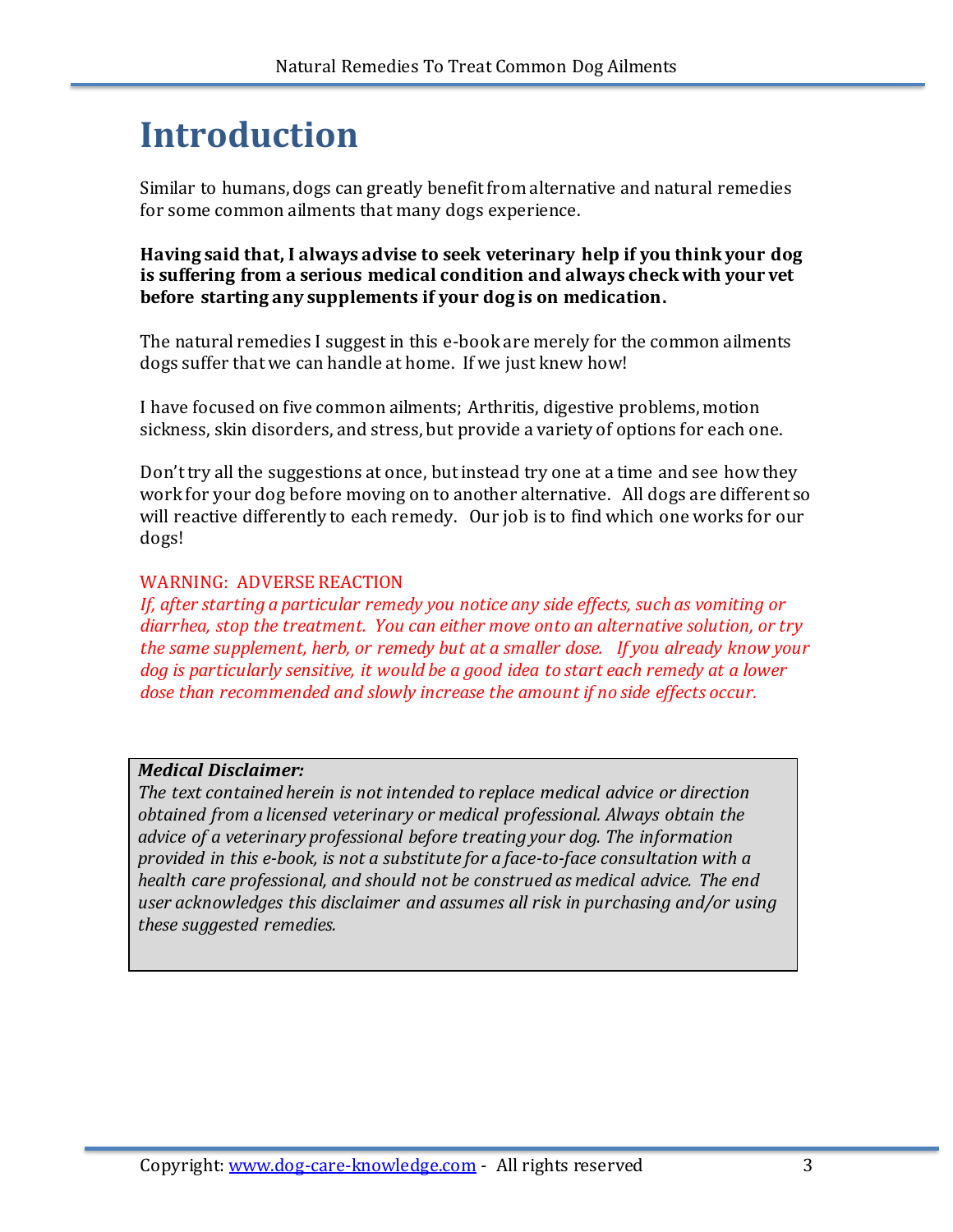# **Natural Remedies for Arthritis**

# **Diet**

Diet plays a key role in controlling arthritis, with grains often being the culprit for aggravating symptoms. Feeding your dog a grain-free diet usually helps but feeding a home cooked diet, or raw, is best as you'll know exactly what's in your dog's food. Keeping your dog lean is also important, as too much weight will put unnecessary stress on the affected joints.

If your dog is overweight, then ensuring they loose a few pounds is the best way to start. I know this can sometimes be challenging but that's where feeding raw or home-cooked diet will also help. Unfortunately most commercial dog foods contain high amounts of carbohydrates which are high in calories and contribute greatly towards weight gain and inflammation, both of which makes arthritis worse. Sometimes just by switching to a more natural diet will help your dog loose weight.

#### **Anti-Inflammatory Foods & Herds**

You can add anti-inflammatory foods and herbs to your dog's diet such as **ginger**, **celery**, and **alfalfa** as well as certain fruits like **papaya** and **mango**. Fruits should be blended and are best served over-ripe and vegetables should be cooked or at least pureed. Anti-inflammatory herbs you can add are; **turmeric**, **curcumin**, **hawthorn**, **nettle leaf**, **licorice**, **meadowsweet** and **yucca root**.

Don't add them all to the diet at once but instead choose a few and rotate periodically. You can also buy products that contain a combination of these herbs such as: **Animal's Apawthecary's Alfalfa/Yucca blend**, **Azmira's Yucca Intensive** and **Dog Gone Pain** (**DGP**).

# **Exercise**

Exercise plays a key role in keeping joints supple, with walking and swimming being excellent choices. **Although exercise is good, too much, isn't!** Therefore you need your dog to avoid vigorous exercise such as running and jumping as this can stress the joints and speed up the progression of the disease. It' s much better to take your dog on a moderate daily walks rather than a long walk only at the weekend.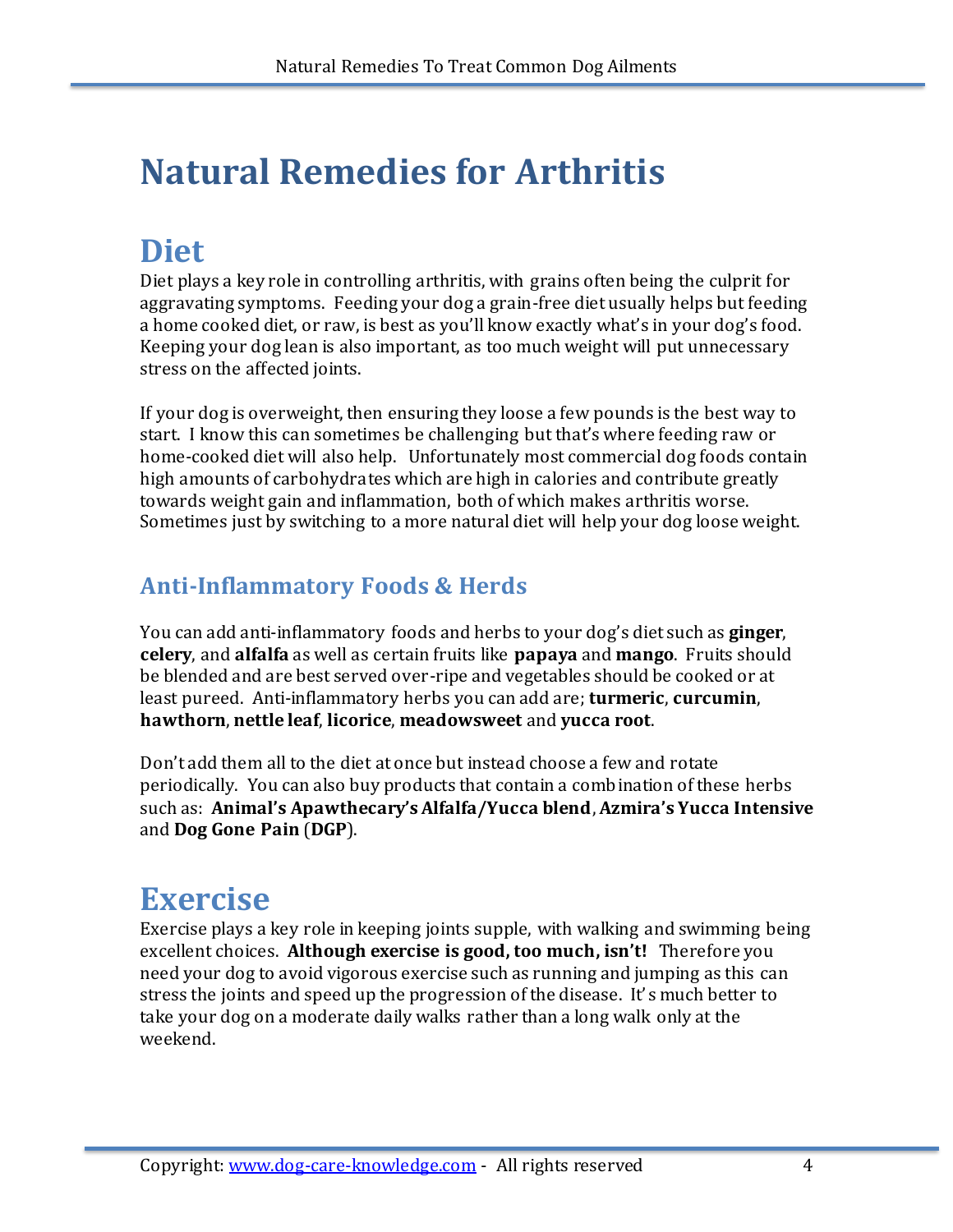There are also a number of alternative methods that help greatly with alleviating symptoms of arthritis such as hydrotherapy, acupuncture, as well as specific massage therapy. The best way to find these services is to find a good holistic vet or one that practices chiropractic therapy.

You can [find a holistic vet here](http://www.ahvma.org/Widgets/FindVet.html) or [find a chiropractic vet here.](http://www.avcadoctors.com/search_for_avca_certified_doctor.htm)

### **Natural Supplements to Start**

Once you've addressed diet and exercise, the key supplements to try are Chondroprotectants and nutraceuticals. These are natural supplements that reportedly protect the cartilage from further deterioration and assist in cartilage repair.

The most widely used supplement for arthritis is any combination of Chondroitin and Glucosamine. Choose from a number of good alternatives on the market such as; **Arthroplex**, **Cosuquin, Dasuquin**, **Flexile-Plus**,**Glycoflex**. **K-9 Glucosamine Syn-Flex, and Synovi-G3.** You only need to try one and see how your dog reacts. Follow dosage instructions on the label.

Also adding fish oil is great at reducing inflammation. You need fish oil that is high in Omega-3 fatty acids such as salmon oil or EPA oil rather than liver oil. Dosage for the fish oil is 300mg per 10lbs of body weight. You should also include vitamin E when supplementing with fish oil.

| Dog's Weight        | Dosage for Vitamin E |
|---------------------|----------------------|
| Up to 25lbs         | 100 IU daily         |
| $26$ lbs – $75$ lbs | 200 IU daily         |
| Over 75lbs          | 400 IU daily         |

#### **These are all a good starting points and are best used early on in the course of treatment to prevent further damage.**

Frequently, addressing diet, exercise, and adding supplements containing Chondroitin and Glucosamine, may be all you need to see an improvement in your dog. But, if that is not the case with your dog, then don't worry, as there are plenty of other natural alternatives you can try.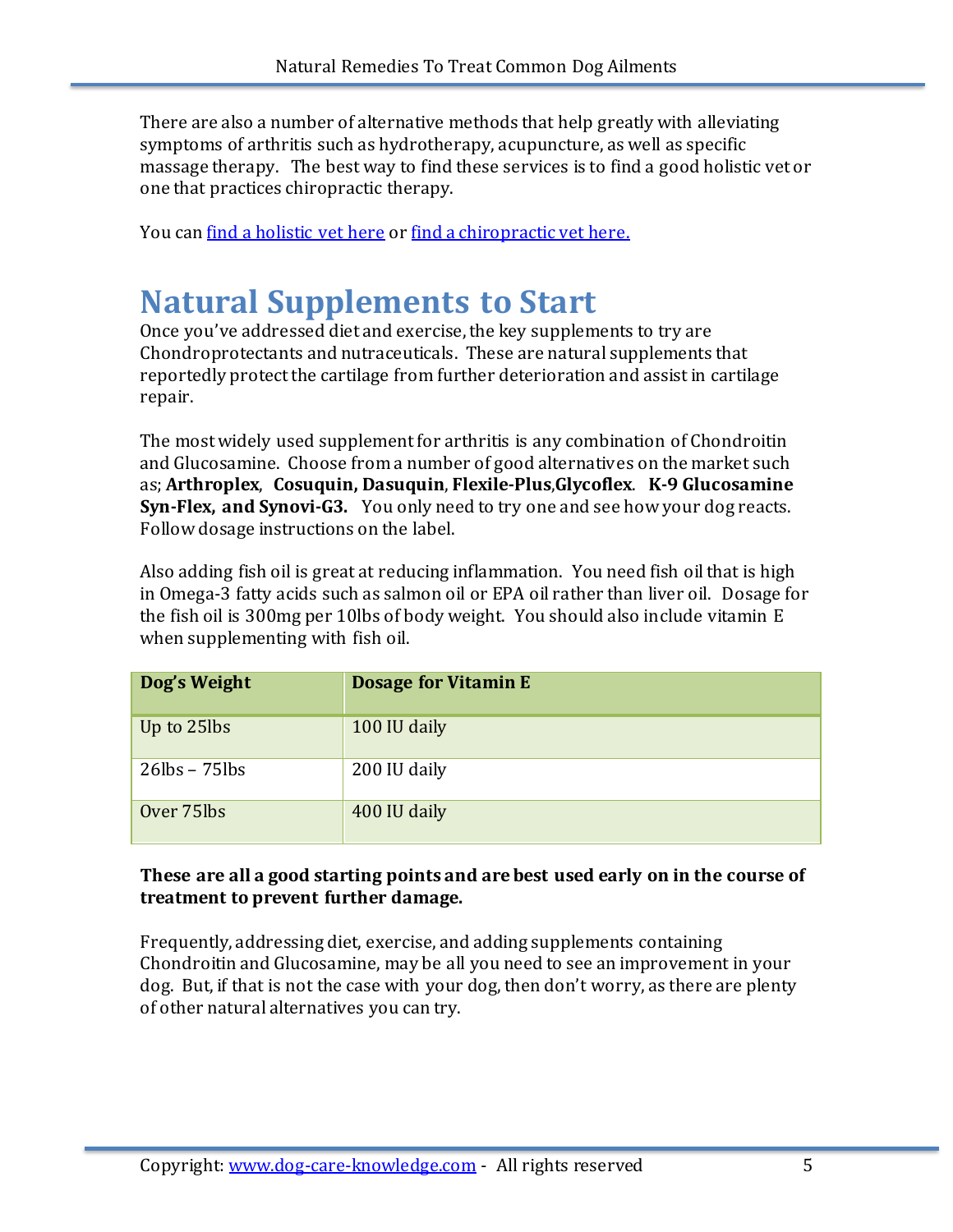# **Other Natural Supplements to Try For Arthritis**

There are a number of natural remedies that can greatly improve the mobility of the joints and reduce the pain of inflammation.

#### **Ashwaganda (Withania somnifera)**

Ashwaganda is an anti-inflammatory that also has an anabolic chemical that works to strengthen the atrophied muscles that surround the arthritic joint.

#### **Boswellia (Salai)**

Boswellia is also a potent anti-inflammatory that is able to shrink inflamed tissue. It is usually the inflammation in the tissue that causes pain in arthritis. By reducing the inflammation, it relieves stiffness and pain associated with arthritis.

Inflammation can also damage blood vessels and Boswellia has been shown to improve the blood supply that in turn can repair damaged blood vessels.

You can combine both Ashwaganda & Boswellia in one remedy as they work well together. If this works for your dog, expect to see significant improvements within 21 days; severe cases may take up to 3 months.

| Dog's      | Form       | <b>Dosage for Each Herb</b>        |                            |
|------------|------------|------------------------------------|----------------------------|
| Weight     |            | Ashwaganda<br>(Withania somnifera) | <b>Boswellia (Salai)</b>   |
| Up to      | Liquid     | 10 drops twice daily for each      | 10 drops twice daily for   |
| 20lbs      |            | 10lbs of body weight               | each 10lbs of body weight  |
| $21$ lbs - | Capsule or | 1 x 500 milligram twice daily      | 1 x 500-milligram twice    |
| 30lbs      | tablet     |                                    | daily                      |
| $31$ lbs - | Capsule or | 1 x 500 milligrams three           | 1 x 500 milligrams three   |
| 60lbs      | tablet     | times daily                        | times daily                |
| $>60$ lbs  | Capsule or | 1 x 1,000 milligrams twice         | 1 x 1,000 milligrams twice |
|            | tablet     | daily                              | daily                      |

These herbs can be purchased through most health food stores or online at http://www.ayush.com. There is also a manufactured product that contains both herbs sold under the brand name of Boswelya Plus. Also from www.ayush.com.

#### **Du Huo Jisheng Wan**

Du Huo Jisheng Wan is used for treating dampness in joints. This works well for dogs suffering from lameness during cold and wet months. This should be used for 1 – 3 weeks and then, once improvement is seen, use whenever your dog is limping.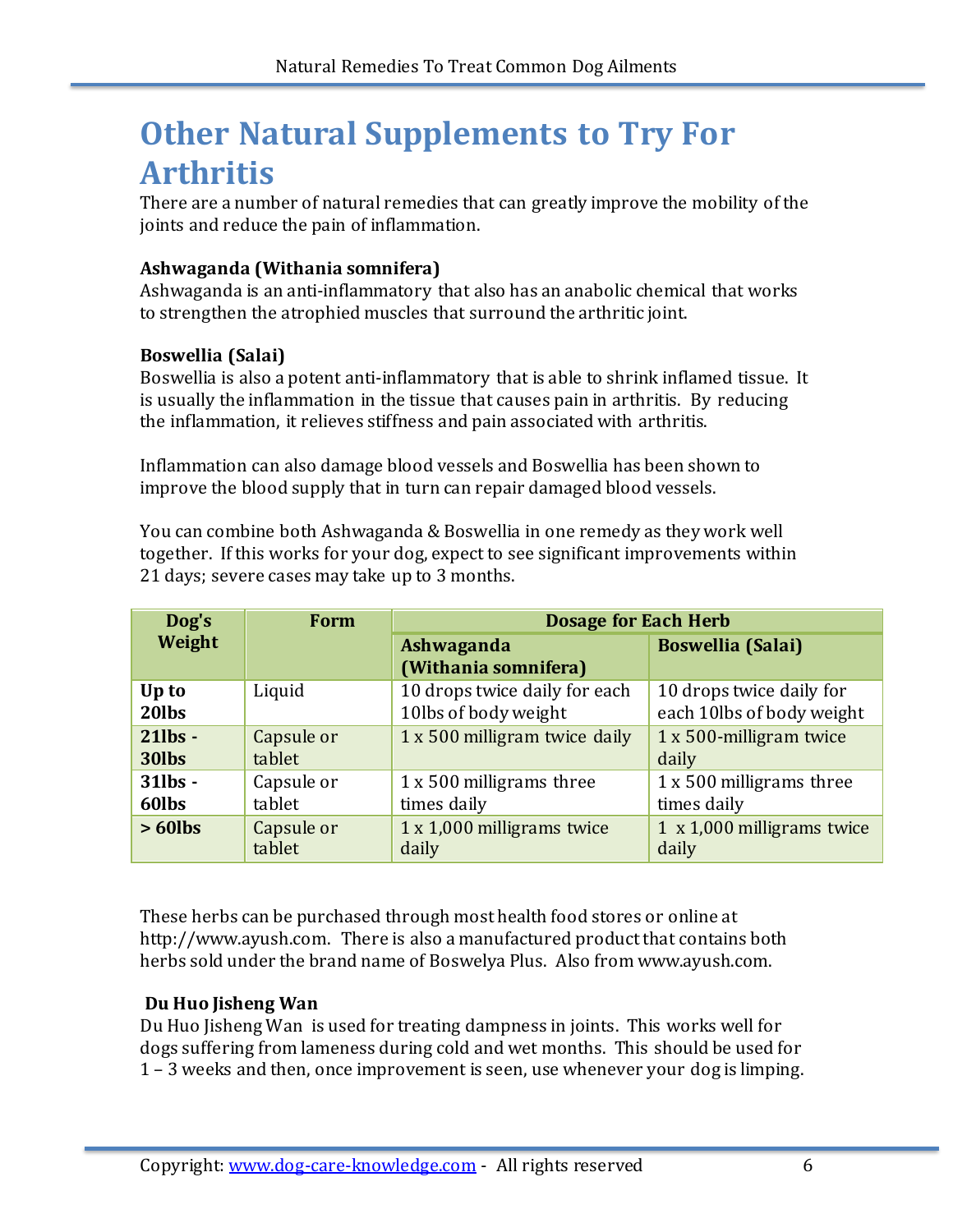| Dog's Weight        | Dosage for Du Huo Jisheng Wan |
|---------------------|-------------------------------|
| Up to 25lbs         | 2 to 3 pills, twice daily     |
| $26$ lbs – $75$ lbs | 5 to 6 pills, twice daily     |
| Over 75lbs          | Up to 10 pills, twice daily   |

#### **Dismutase by BioVet**.

Dismutase is a great product for helping with inflammation that slows down the destruction of cartilage damage.

| Dog's Weight | <b>Dosage for Dismutase</b> |
|--------------|-----------------------------|
| Up to 40lb   | 6 tablets daily             |
| Above 40lbs  | Up to 10 tablets            |

**Tablets should be given on an empty stomach.** Give Dismutase for at least 1 month. Then slowly reduce dosage to an effective maintenance level.

If Dismutase is going to work for your dog, you should see a noticeable difference in their movement and energy levels within 3 weeks, maybe even a few days. Dogs that do well on this supplement tend to walk, run, and jump more like they used to before arthritis.

#### **Goat's Whey**

Capra Mineral Whey – contains important minerals for joint health and helps to restore missing sodium in joint tissue. Long-term use can loosen joints and appears to dissolve calcium deposits.

This method will take at least 3 months for improvement to be seen.

| Dog's Weight       | Dosage of Capra Mineral Whey (human-grade)   |
|--------------------|----------------------------------------------|
| <b>Under 20lbs</b> | One-quarter the full human dose on the label |
| Up to 50lbs        | One half the label dose                      |
| Over 50lbs         | Full label dose                              |

**Mix Whey power into food.**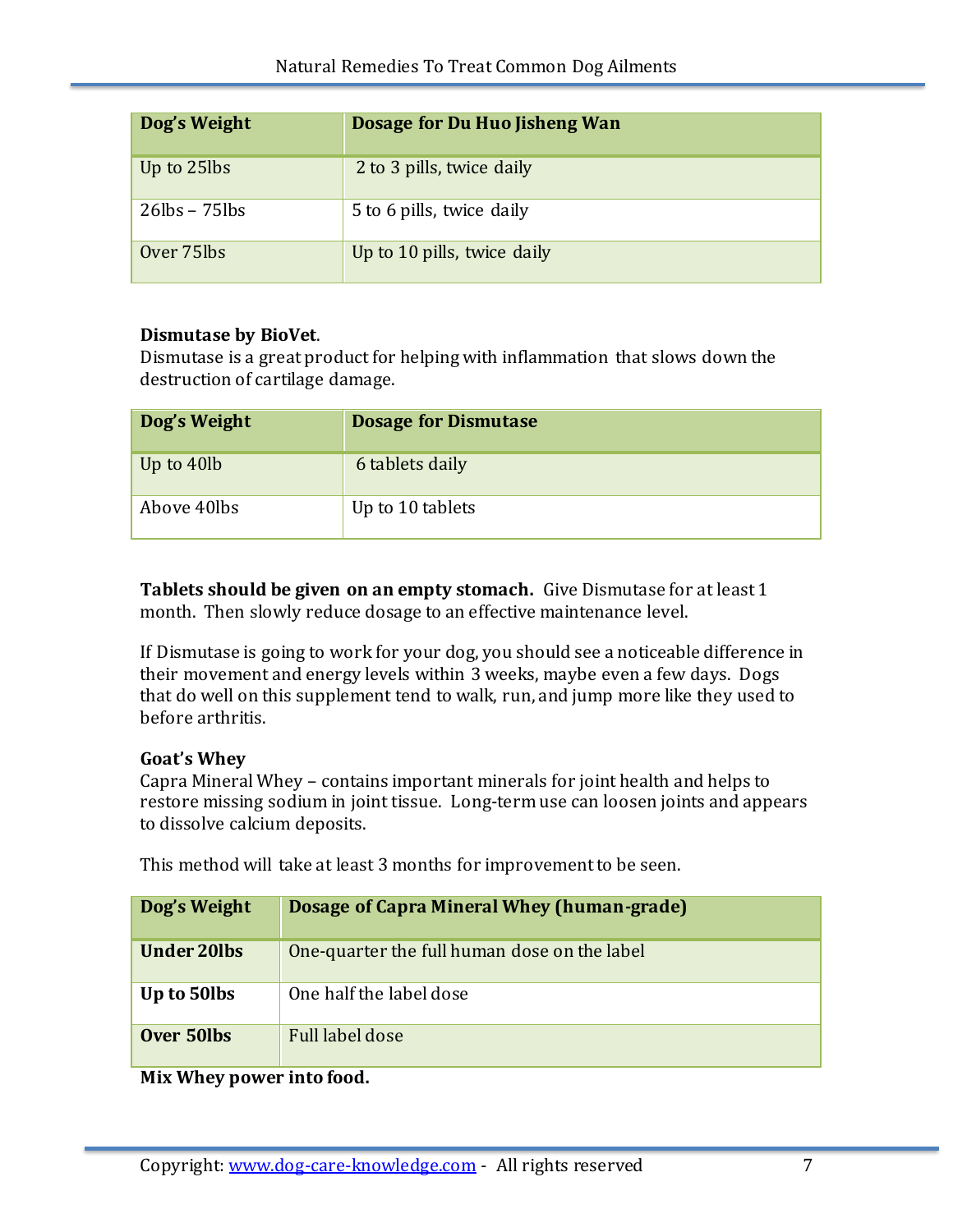#### **Methylsulfonylmethane MSM**

For severe joint problems methylsulfonylmethane MSM works well but takes a little longer to notice any effects, usually around 6 -8 weeks.

| Dog's Weight  | <b>Dosage for MSM</b>                                                          |
|---------------|--------------------------------------------------------------------------------|
| 30lbs         | 1/8 teaspoon of powder or 1 x 500 milligram capsule twice daily<br>for 1 week. |
| 60lbs or over | $\frac{1}{4}$ teaspoon.                                                        |

**After one week, reduce to one dosage daily. Mix well into food.**

#### **Supplement Treats**

Sea Jerky is baked into a tasty treat dogs love. Dogs often show improvement within a couple of weeks. You can replace other supplements if your dog responds well to these treat. Refer to packaging for dosage.

# **Natural Remedies for Motion Sickness**

If you dog suffers from motion sickness, it is always best to avoid feeding them prior to travelling. Instead feed them upon arrival at your destination. Ensure plenty of stops for a potty break and offer fresh water each time.

If you are going on an extended journey, you can start the remedy a day or two before your journey begins. Here are a few remedies you can try:

Ginger Trips by Soloray - Dosage: 1 or two wafers Cocculus Indicus (for nausea) – Dosage: use 3-4 pellets Rescue Remedy – Dosage: a few drops CalmStress - follow label instructions for dosage.

You can combine more than one remedy at a time. Try combining CalmStress with Rescue Remedy by adding 6 drops of Rescue Remedy to a bottle of CalmStress. Shake well and add to drinking water as well as giving directly in the mouth several times a day.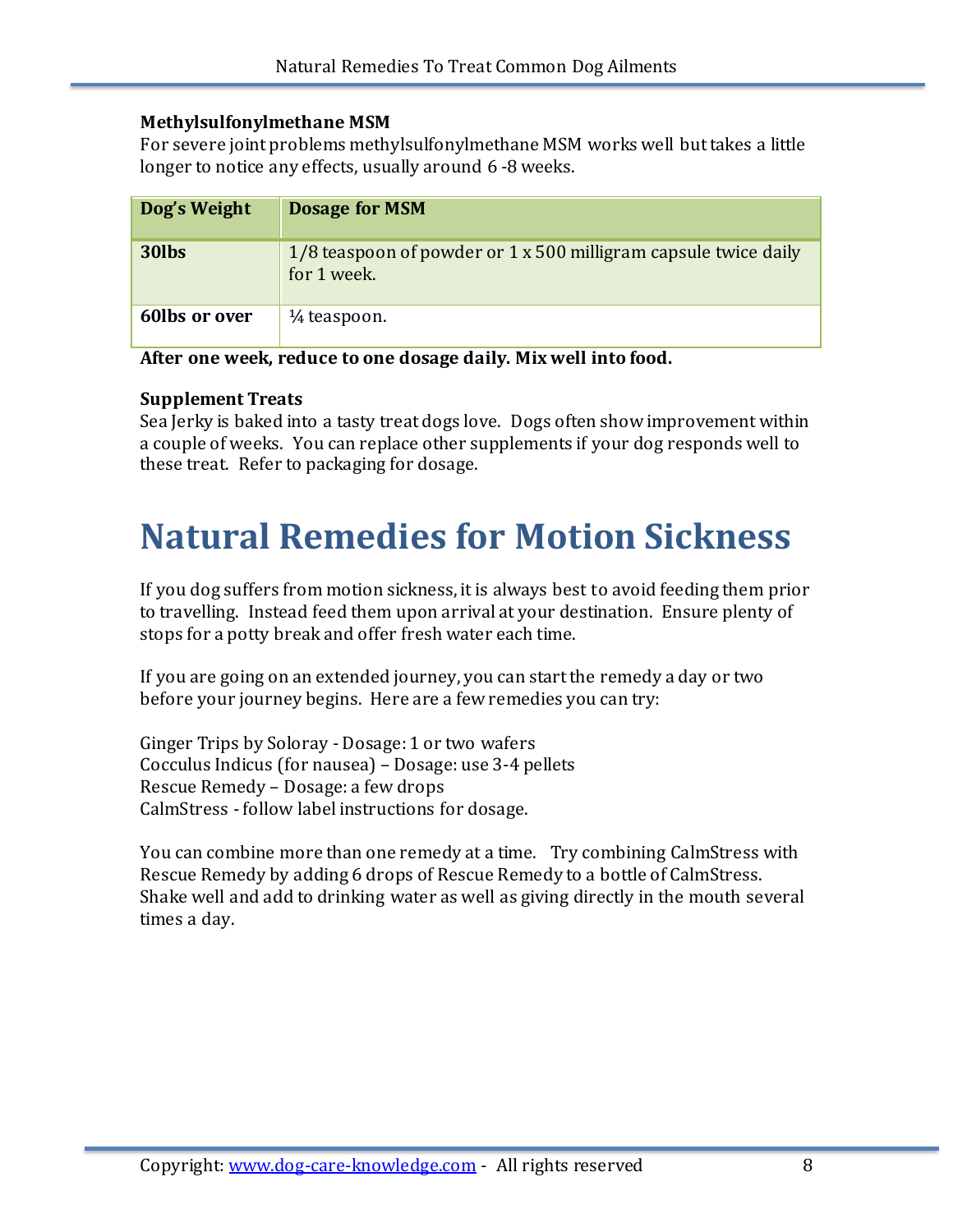# **Natural Remedies for Digestive Issues**

**Dogs suffer from digestive upsets from time to time but you should always take your dog to the vet if he has any of the following signs or symptoms:**

# Seek Immediate Attention

- The vomit is bloody or resembles ground coffee.
- Retching accompanied by bloated or swollen belly or seems very uncomfortable.
- You think your dog may have ingested something that may be blocking the digestive tract; in particular rope, string, or cloth.
- If the diarrhea is predominantly blood.
- Diarrhea accompanied by vomiting, loss of appetite, and has ingested ibuprofen, Motrin, Advil, naproxen, or Aleve, or asprin in the past week. Either by accident or administered for pain.
- If she has severe abdominal pain with persistent vomiting and a loss of appetite.
- An adult dog that shows clear signs of weakness, i.e. too weak to walk, or a puppy less than 6 months old showing signs of lethargy and weakness.
- If the temperature is above 103**°**F**.**
- If the whites of the eyes, gums, or insides of the ear have a yellow tinge to them.
- If your dog has other medical conditions such as diabetese, kidney disease or cancer. Or if your dog is taking digoxin or digitoxin for heart disease.

# Less Urgent Symptoms

- Diarrhea or stool contains streaks of muscus or blood.
- Diarrhea as the result of antibiotics.
- Vomit is yellow or orange bile. (usually an indication of vomiting on an empty stomach.

Assuming your dog *isn't* suffering from any of the symptoms listed above, you can try some of these natural remedies for temporary digestive problems.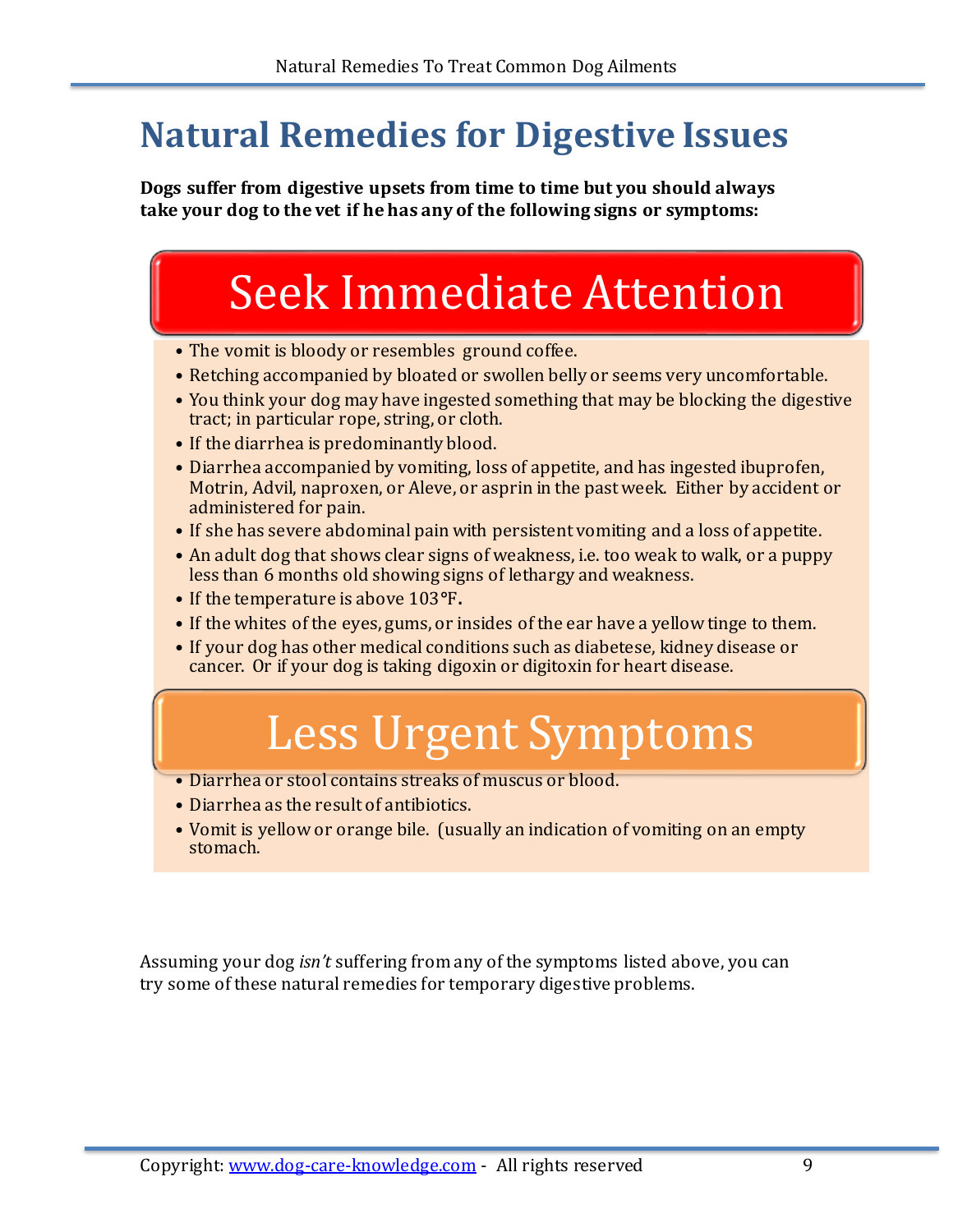# **Constipation**

Dogs don't often suffer from constipation but when they do, it is usually due to too many bones, particularly pork bones. For this reason, I would advise against feeding your dog pork bones, or at least cut back on them if you don't see regular (daily) bowel movements.

If your dog is suffering from constipation you can give them some Metamucil as this works well. If you do use Metamucil or similar product, make sure it is NOT the sugar-free type as they may contain Xylitol, which is toxic to dogs. **You can also add cow's milk, green beans, or baby food to their food.**

# **Diarrhea**

Fasting your dog for 24 hours is probably the best solution to stop diarrhea in your dog as it allows the digestive system to rest. Once you re-introduce food to your dog, do so with a bland diet, chicken, rice and yogurt is good, then add their own food back in gradually. You can also mix in some natural remedies that will help to calm an upset stomach as below.

#### **Applesauce**

Adding applesauce to your dog's food will help mild cases of diarrhea and is a good option to add into your dog's food once reintroduced.

| <b>Body Weight</b> | <b>Dosage for Applesauce</b> |
|--------------------|------------------------------|
| $<$ 20 lbs.        | $1/8$ tsp.                   |
| 20-50 lbs.         | $1/4$ tsp.                   |
| 50-90 lbs.         | $1/4$ tsp.                   |
| $>90$ lbs.         | $1/2$ tsp.                   |

#### **Bentonite Clay**

You can find bentonite clay in most health food stores and it is a wonderful product that has a sponge-like quality that makes it ideal for use as an anti-diarrhea agent.

Bentonite clay will attract microorganisms in the gut and flush them out like an intestinal broom. If you are also using probiotics, make sure you take them 2 hours apart from the clay otherwise the clay will soak up all the good bacteria in the probiotics too.

Bentonite clay can be added to your dog's water or food. An ample supply of fresh water MUST also be available.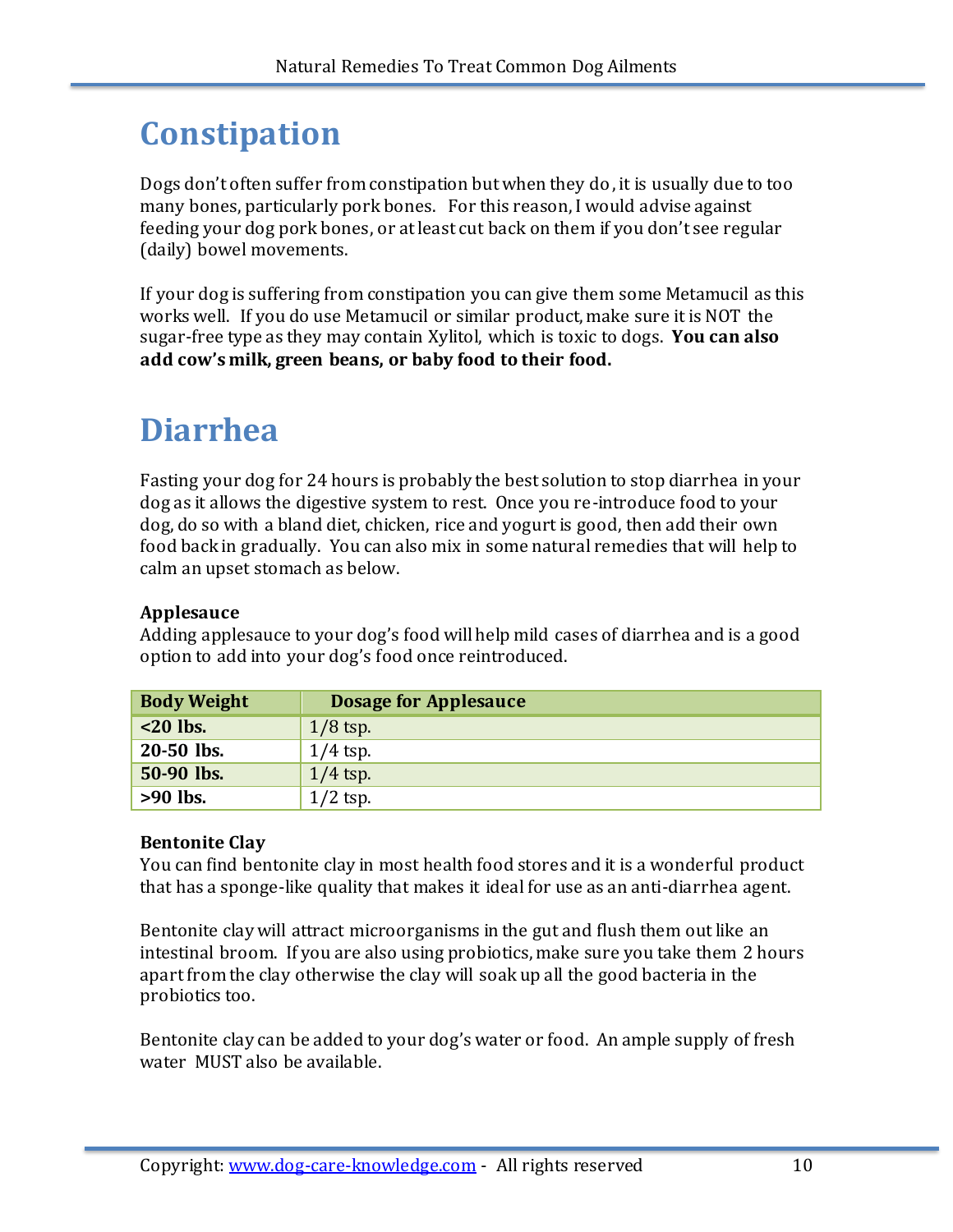#### **Slippery Elm**

Slippery Elm is also good at soothing an inflamed digestive tract. Dosage 1 teaspoon of powder 2 or 3 times a day for each 25lbs of body weight. Mix in with warm water or chicken broth. Give at time of feeding.

| <b>Body Weight</b> | <b>Dosage</b> |
|--------------------|---------------|
| $<$ 20 lbs.        | $1/2$ tsp.    |
| 20-50 lbs.         | 1 tsp.        |
| 50-90 lbs.         | $2$ tsp.      |
| $>90$ lbs.         | 1 Tbsp.       |

#### **Probiotics**

Adding probiotics to your dog's food is always a good idea to get their digestive system back in shape. There are many probiotics to choose from, I prefer [Probiotics](http://www.dog-care-knowledge.com/yeast-infection-in-dogs.html#probiotic)  [Miracle for dogs.](http://www.dog-care-knowledge.com/yeast-infection-in-dogs.html#probiotic)

Whichever probiotic you choose you'll need to follow the directions on the label. In general, give your dog 5 to 8 billion microorganisms twice a day, no matter what size of dog. If you are also using Bentonite Clay, make sure you take them 2 hours apart from the Probiotics otherwise the clay will soak up all the good bacteria in the probiotics too.

### **Gas**

Unfortunately many lower quality dog foods result in excess gas for your dog. Feeding a higher quality dog food usually resolves this problem, however, some dogs, especially seniors, may still have the occasional bout of flatulence. Here are a few natural remedies you can try for gas.

#### **Carbo Vegetabilis**

Carbo Vegetablis is basically a homeopathic remedy using charcoal. It works very well in relieving flatulence in your pet and can be obtained from most health food stores or homeopathic suppliers. Make sure you purchase the lower potency i.e. 6c to 12c potency for stomach disturbances. Use once a day.

#### **Ginger Snaps**

Ginger is a great digestive aid that also relieves gas. Feed one ginger snap with meals to relieve symptoms of gas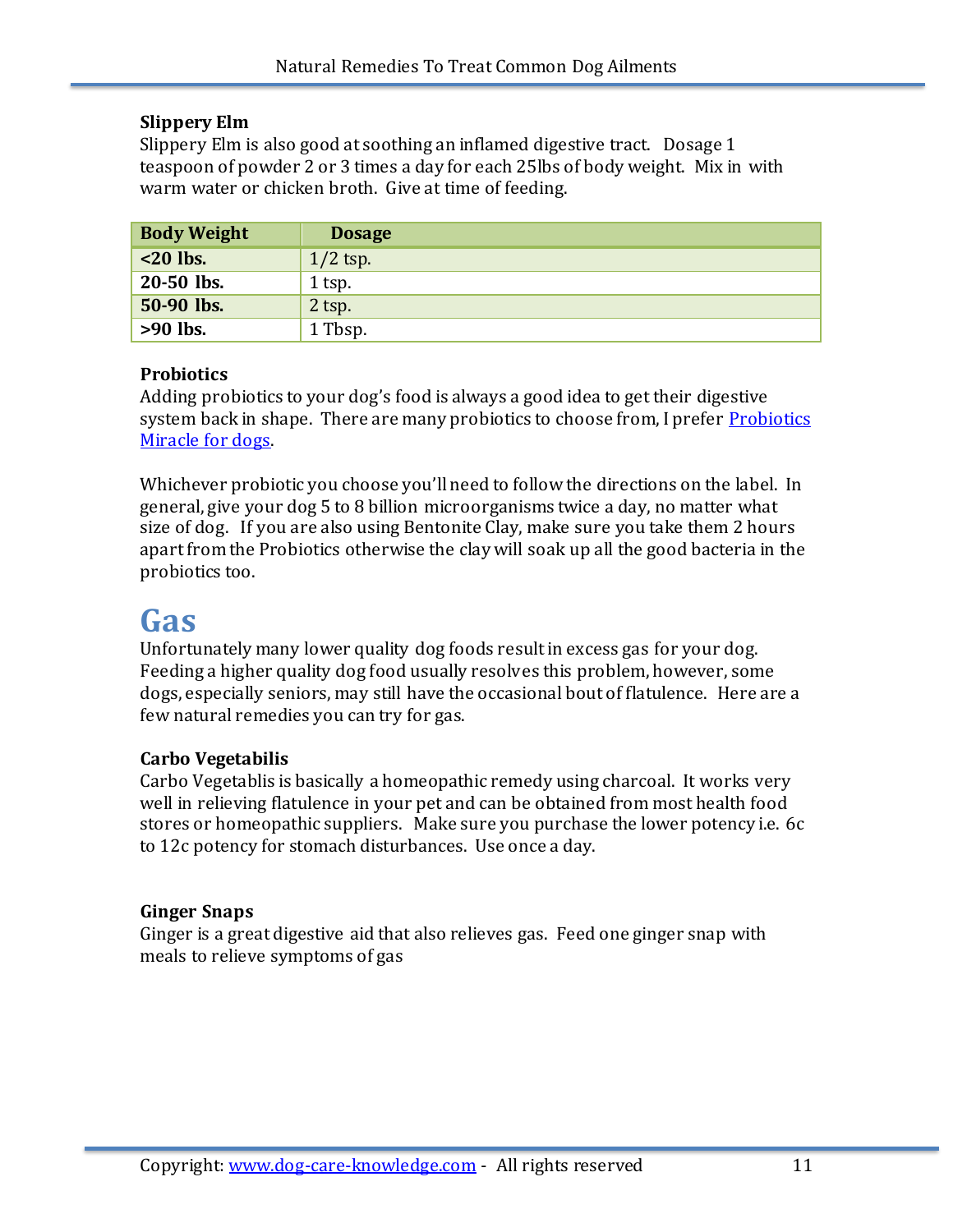# **Preventing Blocked Anal Glands**

Blocked anal glands are frequently caused by a diet high in carbohydrates or a diet that causes loose stools. Once the anal glands become blocked, your vet or groomer can express (empty) them. **You need to be careful with this route as the more you have the anal glands expressed, the more they'll fill up.** It's much better to prevent them becoming blocked, naturally.

The best way to do this is to feed a diet that results in firm stools. A raw diet or home cooked diet that is rich in meat, bones, and vegetables will usually achieve this.

Other things you can try to prevent blocked anal glands include:

- Silicea 6c twice a day for two or three days
- Coconut oil 1 teaspoon of coconut oil per 10 pounds of body weight, which is 1 tablespoon per 30 pounds, per day. Start with small amounts and increase gradually.
- Add dried fruit (prunes, apricots, or figs) to your dog's meal. Small dogs – 1 to 2 pieces of dried fruit every other day Large dogs – 2 or 3 pieces of dried fruit per day

Try adding prunes first as they work very well in preventing the glands from becoming blocked.

# **Natural Remedies for Skin Disorders**

Many skin disorders in dogs can be prevented and treated by using a good quality natural shampoo. You can find a great range of shampoos that treat specific skin conditions *naturally* b[y clicking here.](http://www.dog-care-knowledge.com/dog-shampoos.html)

Natural or home remedies work very well for treating skin disorders in dogs and usually work within a few days. Most of the things you need will either be in your cupboard already or will be available from most supermarkets or at least a health food store.

# **Treating Hot Spots**

**Apple Cider Vinegar Method** Apple Cider Vinegar has antibacterial and anti-fungal properties that work well in clearing hot spots rapidly. Here's how to use it: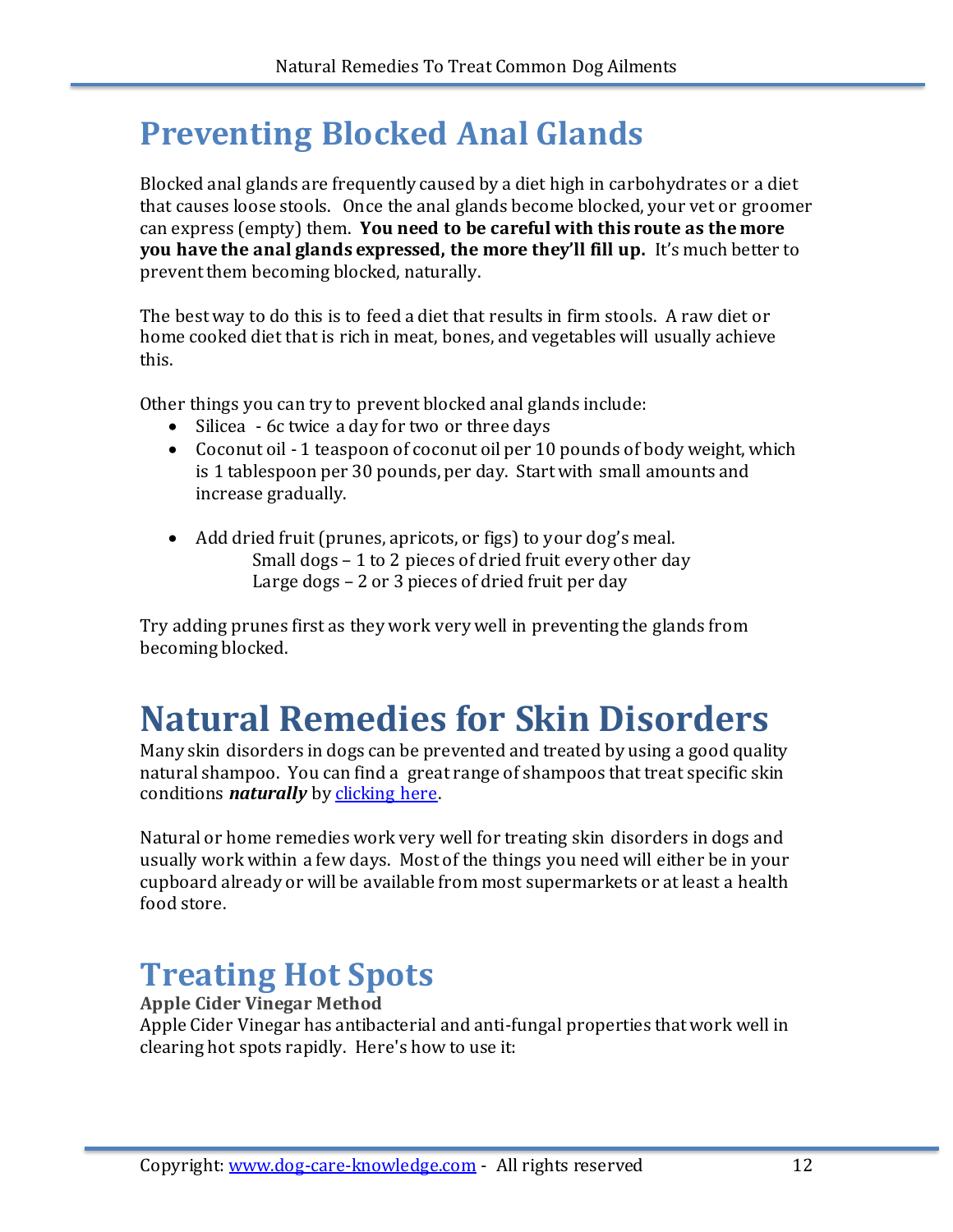Dilute the apple cider vinegar with equal parts of warm water. **DO NOT USE REGULAR VINEGAR, ONLY APPLE CIDER VINEGAR SHOULD BE USED.**

Pour the solution into a spray bottle and squirt directly onto the hot spot 3 or 4 times per day.

#### **Black or Green Tea Method**

Green tea contains polyphenols that has an anti-inflammatory agent. Black tea has tannins that help to dry out the area. Either one can be used or a combination of both.

#### *The tea solution is best used before the Epsom salts method (below).*

- 1. Steep 1 or 2 teabags (dependent on size of hot spot) in boiling water for 5 minutes
- 2. Remove teabags and allow to thoroughly cool
- 3. Place teabags on affected area for 5 minutes
- 4. Remove teabags and dry area thoroughly
- 5. Repeat about 3 or 4 times per day

#### **Epsom Salts Method**

Epsom salts also works well to dry the area and fight the bacteria. It will also provide a welcome relief from the itching immediately.

- 1. Completely dissolve 1/2 cup Epsom Salts in 1 gallon of warm water. Stir well to ensure salts are thoroughly dissolved.
- 2. Saturate a soft cloth in the solution and dab on the affected area.
- 3. Dry the area thoroughly.
- 4. Repeat as necessary, about 3 or 4 times per day.

# **Supplements for Itchy Skin**

#### **Skineze**

Skineze is a Chinese herbal supplement that can be used for any type of itchy skin problem in dogs. Follow label instructions for dosage.

#### **Phytogel**

This gel can be used on any skin problem from minor injuries, to infections, eczema and hot spots. It's an Ayurvedic herbal remedy from India that has significant healing properties. Follow label instructions for dosage.

#### **Neem Plus from Ayush Herbs**

Neem Plus works from the inside out. It's particular useful for skin disorders that are the result of intestinal disorders, such as yeast.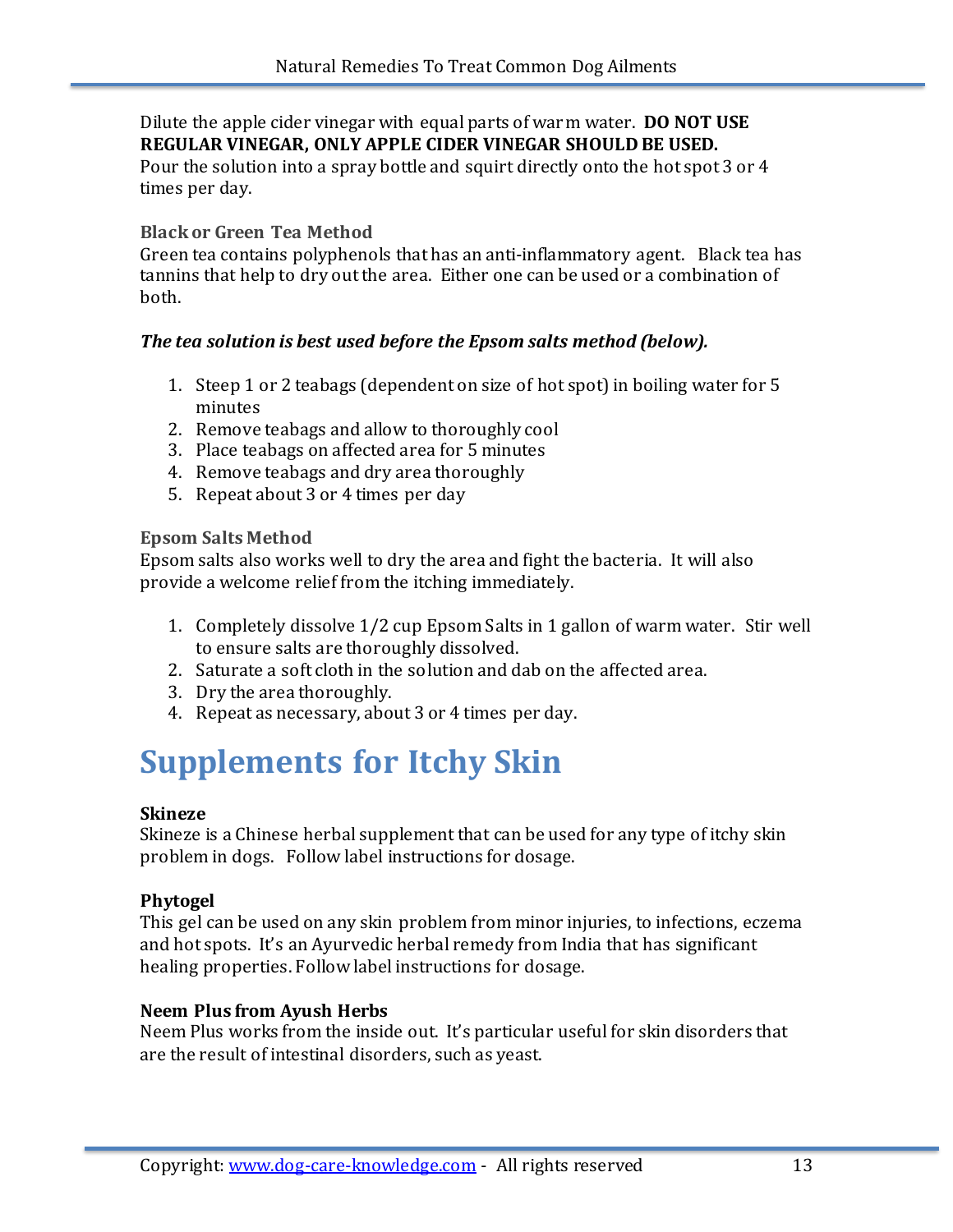| Dog's Weight        | <b>Dosage for Neem Plus</b>                   |
|---------------------|-----------------------------------------------|
| Up to 25lbs         | 10 drops per 10lbs of body weight twice daily |
| $26$ lbs - $30$ lbs | 1 tablet twice daily                          |
| $31$ lbs - 60lbs    | 1 tablet three times daily                    |
| Over 60lbs          | 2 tablets twice daily                         |

# **Home Remedy for Dry Skin**

Dogs that have dry skin will benefit from monthly baths using a good [colloidal](http://www.dog-care-knowledge.com/dog-shampoos.html)  [oatmeal shampoo.](http://www.dog-care-knowledge.com/dog-shampoos.html) Following the bath with a moisturizing rinse will help to restore your dog's natural oils and relieve his dry itchy skin.

You can make your own moisturizing rinse using Alpha Keri bath and shower oil (or generic version). Mix about 1 ounce of Alpha Keri Bath Oil in a quart of water. After shampooing your dog and fully rinsing with warm water, pour the mix over him and allow it to remain on the coat as he dries. You don't rinse this off. You can also make up a spray bottle containing one part Alpha Keri Bath Oil to three parts of water. Spray this to areas that are difficult to get to, or use on really problem areas, such as the belly and insides of legs. Again, don't rinse off.

The moisturizer won't come off or leave residue on your upholstery or carpets but your dog may appear to look wet long after he has dried. The downside to this remedy is that your dog's coat will continue to look wet or greasy for a few days after using it. It won't feel greasy though and it'll be a lot more comfortable for him.

If you find your dog still has itchy dry skin, you can squirt him with the Alpha Keri mix on a daily basis.

# **Natural Remedies for Stress**

Some dogs get anxious or stressful during certain events, such as thunderstorms or when you leave them alone. Below is an exhaustive list of stress indicators as identified by Turid Rugaas in her book "Calming Signals".

- Diarrhea Vomiting Dandruff
- 
- 
- Biting the leash Shedding Foam drool
- 
- 
- 
- 
- Panting Aggression Pacing
	-
	-
	-
	-
- Chewing Dilated pupils
- 
- 
- Excessive licking Digging Excessive tail wagging
	-
- Sweaty paws Red eyes Shivering (when it's not cold)
- Tense muscles Bloat Excessive barking, whining

Luckily there are a number of natural remedies you can try to alleviate your dog's stress and help him to calm down.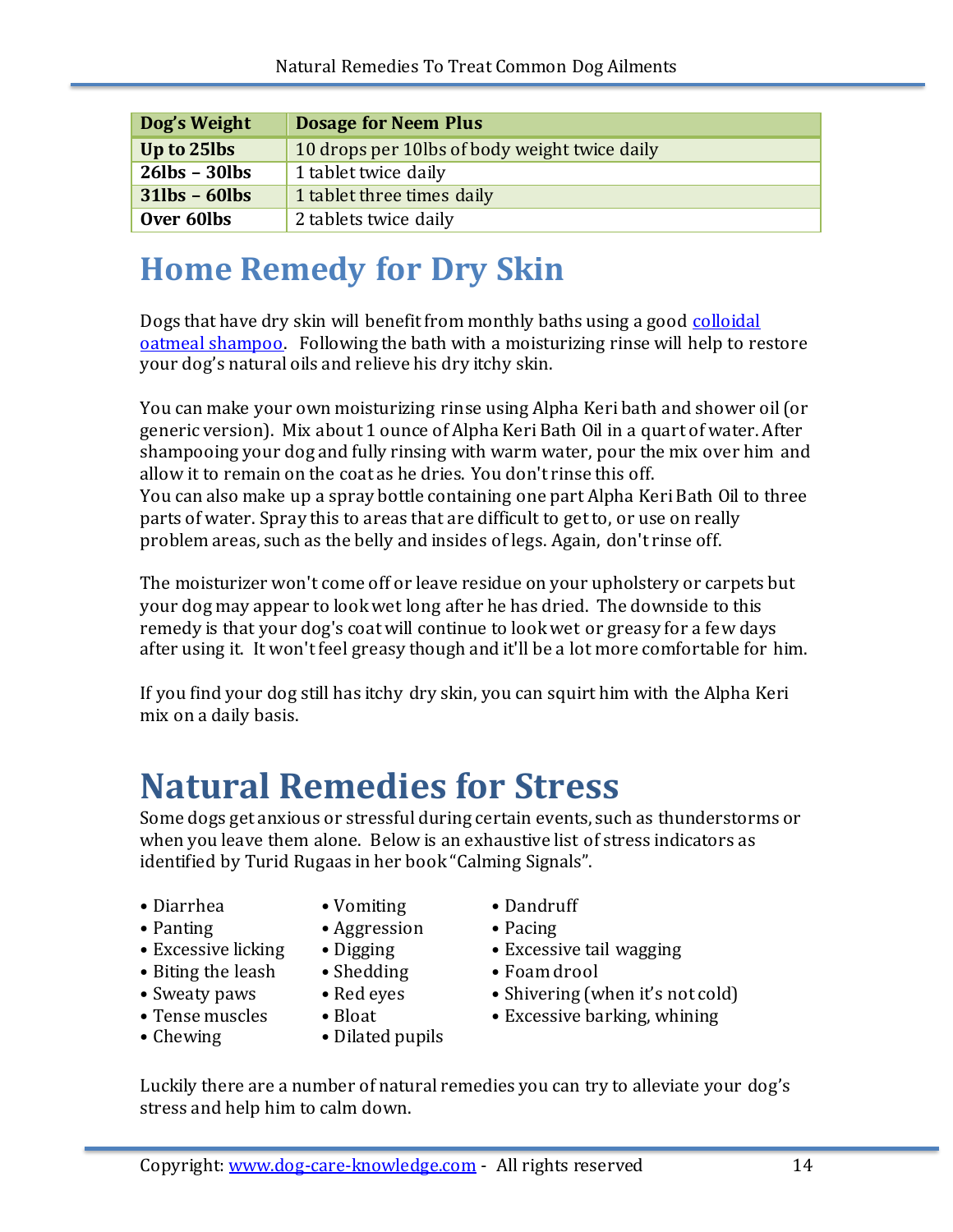#### **DAP (Dog Appeasing Pheromone)**

This is a natural remedy that can keep your pup or dog calm under stressful situation. In nature, all lactating females release "appeasing pheromones". In dogs "appeasing pheromones" help calm the puppy and provide reassurance, particularly in stressful situation.

D.A.P. (Dog Appeasing Pheromone) mimics the natural "appeasing pheromones" of a puppy's mother. It provides comfort to dogs of all ages not just puppies. D.A.P. comes in a calming collar, diffuser, or spray.

#### **Synergy Pet Calm**

Richards Organic Pet Calm is an organic product that treats anxiety and stress as well as reducing hyper-activity in dogs. It may be used every six hour and takes about 30 minutes to work.

| Dog's Weight       | <b>Dosage for Synergy Pet Calm</b> |
|--------------------|------------------------------------|
| Dogs up to 40 lbs. | 1 to $4 \text{ ml}$                |
| Dogs over 40 lbs.  | 3 to 6 ml                          |

**One dropper equals one ml. If in doubt, consult your veterinarian.**

#### **PetAlive PetCalm**

PetAlive Pet Calm contains a special blend of herbal and homeopathic ingredients known for their calming and soothing effect. It works particularly well in dogs that are highly-strung, chronically anxious or those with nervous dispositions by helping them to withstand stress and providing a tonic for the nervous system.

| Dog's size                  | <b>Daily Dosage of PetAlive PetCalm</b>          |
|-----------------------------|--------------------------------------------------|
| <b>Small Dogs</b>           | Large pinch of granules sprinkled into the mouth |
| <b>Small to Medium Dogs</b> | - Two pinches sprinkled into the mouth           |
| <b>Medium to Large dogs</b> | 1/4 cap of granules sprinkled into the mouth     |

Improvement should be noted within the first few doses with continued benefits observed over time.

#### **Thundershirt for Dogs**

**Thundershirt** - As the name suggests, was originally designed for calming anxiety in dogs due to thunderstorms. They've also had great success using it for dogs that suffer from separation anxiety but can be used for any stressful situation.

The Thundershirt applies constant pressure that calms the nervous system; I believe it's similar to the "swaddling" effect used on babies.